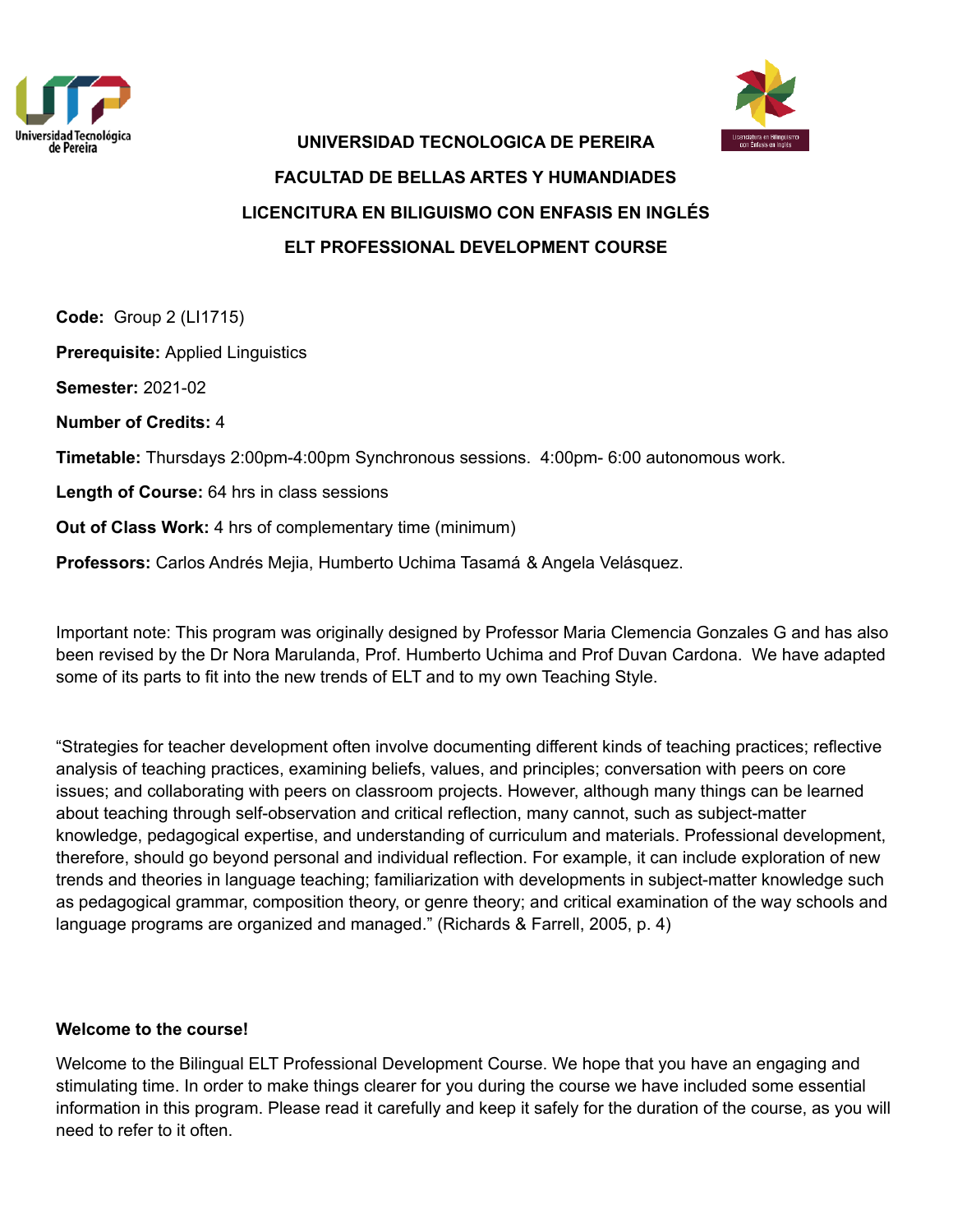



### **Rationale**

The Ministry of Education has proposed as an urgent need nationwide, the improvement of the quality of the teaching of English in Colombia. This process has been developed with the participation of universities who run programs in Licenciatura de la Enseñanza de la Lengua Inglesa. It was inspired in the document "La Revolución Educativa 2002-2006" which states the linguistic policies towards the teaching of the English language as one of the critical issues to impact quality in the primary and secondary school levels. Within the framework of the project Bilingüismo en Colombia 2019, the MEN wants to have a Colombian young population who can communicate in English within the same international standards being used by all nonnative speakers of English. Also it aims to contextualize our country in the global world that has gradually emerged. This will contribute to an improved environment with better opportunities for our citizens. The MEN has carried out several projects for the teaching of the English language in Colombia. From 2010 to 2014, the "Programa de Fortalecimiento al Desarrollo en Lenguas Extranjeras (PFDCLE) contributed by training 9.500 teachers in language and methodology. In addition, the bilingualism law (ley 1651 de 2013) and the support and advisory given to 65 secretarias de educación were some of the achievements of the PFDCLE. Currently, the MEN provides English language teachers and schools with the Basic Learning Rights (BLRs) and the suggested English Curriculum, which focus on grades Transtion to 5th and 6th to 11th of the Colombian Public Education System. This proposal will serve as a guide for Education authorities and schools, and will contribute to achieve the goals of the program Colombia Bilingüe.

Based on the data presented above, the Professional Development Course aims to develop and strengthen the pedagogical and linguistic competences that teachers to be require to face the challenges of the Colombian context. In addition, participants will gain awareness of situations, procedures and useful tips for their teaching practicum. The course program includes the theoretical framework the participant is exposed to throughout the semester as well as in the rest of the curricula.

# **Learning Outcomes - LOs:**

The following chart specifies on the right column the LOs the course will explicitly contribute to develop (there may be some others to which the course may contribute indirectly); and on the left column, the LOs of the course.

| Learning Outcomes relationship           |                                                       |  |  |
|------------------------------------------|-------------------------------------------------------|--|--|
| <b>Learning Outcomes Licenciatura en</b> | <b>Learning Outcomes course related:</b>              |  |  |
| <b>Bilingüismo</b>                       | By the end of the semester, the students will be able |  |  |
|                                          | to:                                                   |  |  |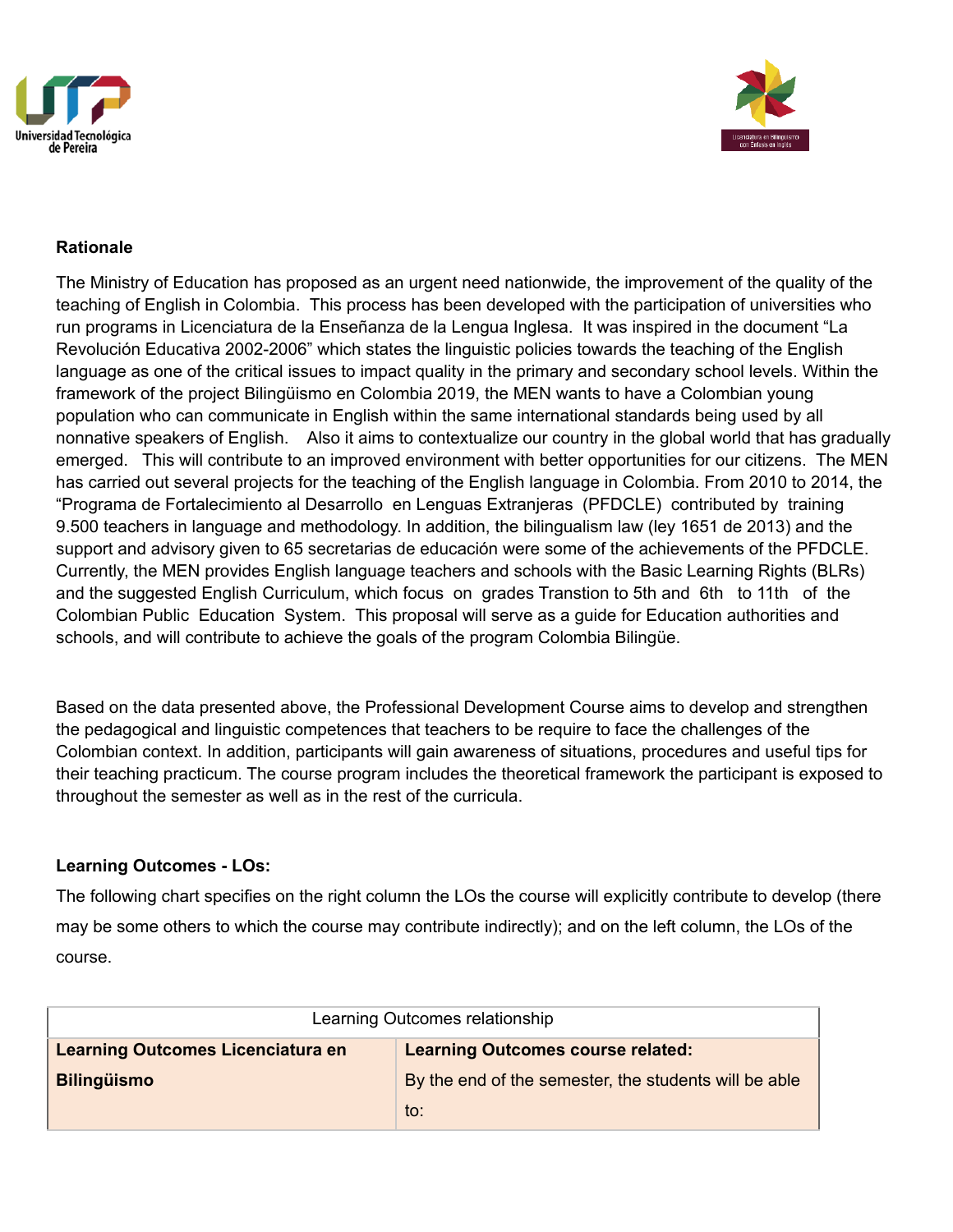

### 1. Utiliza el español y el

niversidad Tecnológica litos niveles de suficiencia en el<br>de Pereira ámbito social, académico y profesional, y con consciencia intercultural relacional, funcional y crítica.

2. Planea e implementa, de forma flexible y creativa, actividades de enseñanza y aprendizaje que generan ambientes propicios para el desarrollo de procesos bilingües de los estudiantes, aplicando saberes generales y pedagógicos, las teorías de la lingüística aplicada y la didáctica de las lenguas, las políticas educativas y lingüísticas para responder a las necesidades cognitivas, lingüísticas, afectivas, socioculturales y económicas de diversos contextos educativos/los educandos.

3. Incorpora reflexivamente y con criterio pedagógico el uso de las TIC en el desarrollo de procesos educativos.

1. Use English (B2 level)  $\varepsilon$ 



with high proficiency levels and appropri language skills to perform the tasks in the course and to interact with the academic community in the university and in other national and international spaces.

2. To acknowledge and foster the use of different professional development strategies such as webinars, observations and attending ELT events. 3. Plan lessons individually or collaboratively integrating the technological tools available according to the realities of the Colombian students. The plans follow a defined procedure and the national and institutional guidelines for teaching English.

4. To provide input and opportunities for participants to plan, design and adapt tasks based on learners' context needs and interests that incorporate ICT tools.

5. To discuss and reflect on the importance of assuming a responsible and ethical attitude towards the process of reflection and analysis of situations and documents studied throughout the course which leads participants to make accurate decisions that positively impact their learning process.

# **Methodology**

Each week there will be a mixture of input sessions, reflective discussion activities related to this input and to prepare readings or other types of input from the references suggested and those that you access. Also, we will be involved in practical activity sessions prepared by the participants, involving specific topics from the syllabus. Students will be encouraged to develop, share and critique worksheets, poster sessions, and readings. Through classroom observation, specific written assignments or tasks, the teachers to be will demonstrate the awareness, achievement and improvement of teaching skills. There will be several video conferences with teachers and academics were students will be invited to interact with different perspectives of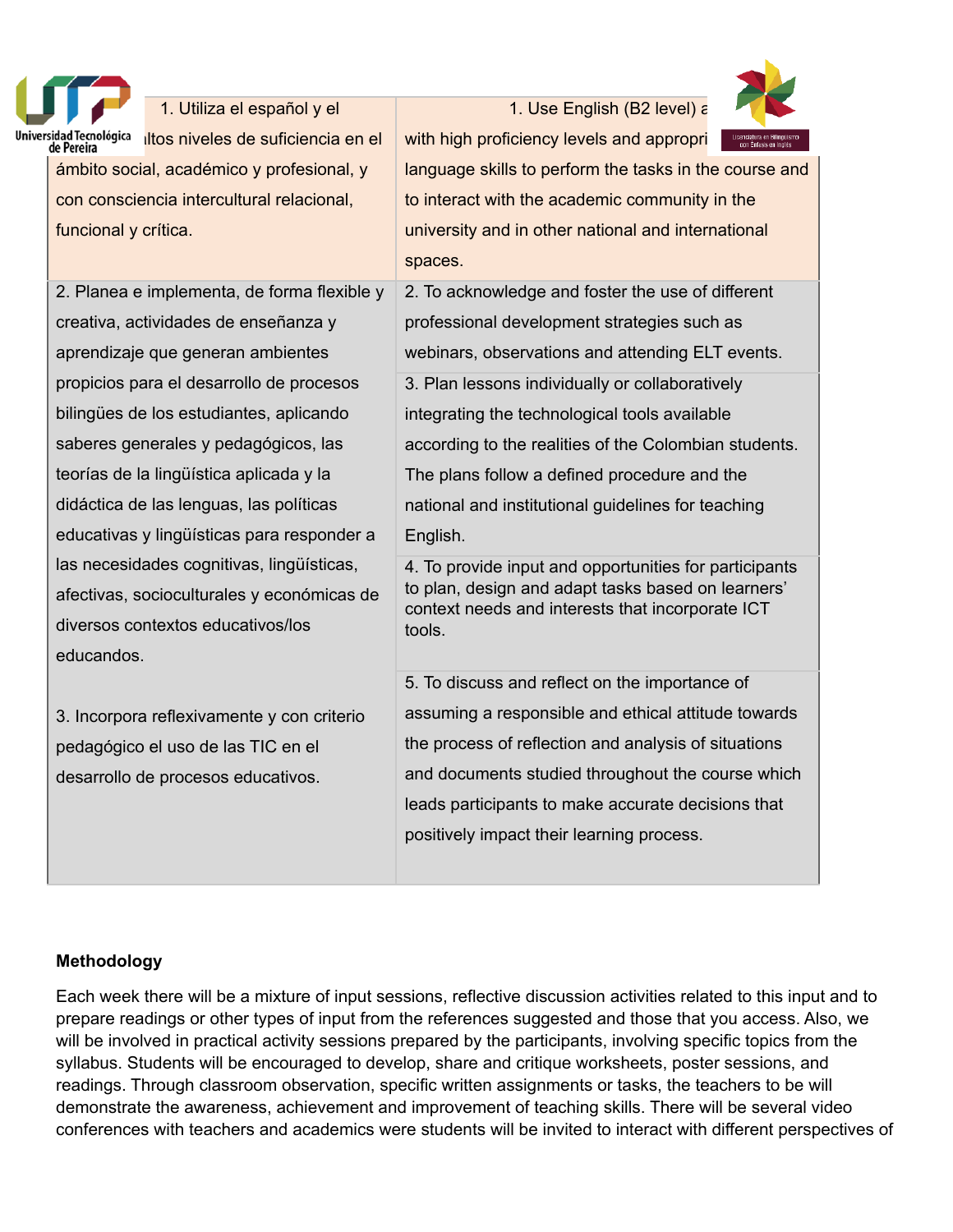



#### **Assessment**

Throughout this course, teachers in development will be assessed, including group work and individual performance. Theoretical & Practical tasks and assignments and a final evaluation will be considered. Written reports on classroom´s observations or other assignments must be completed. These will be graded based on a global scale of achievement with international standards: Discourse management, grammar, vocabulary, pronunciation, stress and intonation will be important in Accuracy, Range and flexibility, Pronunciation, and Audience awareness. Due dates are programmed according to the development of the whole course.

| <b>EVALUATION</b>         | <b>PRODUCTS</b>                                                                                                | <b>CRITERIA</b>                                                                                                                                    | <b>COMPETENCIES</b>                                                                                                                                              |
|---------------------------|----------------------------------------------------------------------------------------------------------------|----------------------------------------------------------------------------------------------------------------------------------------------------|------------------------------------------------------------------------------------------------------------------------------------------------------------------|
| <b>FIRST TERM</b><br>30%  | 1-Oral task (Self-reflection<br>as a learner) (15%)<br>$2 -$<br>reflection.<br>Written<br>$(15%)$ 1 (learning) | Achievement based<br>on language accuracy<br>and fluency.<br><b>Thoughtful critical</b><br>comments                                                | Autonomy<br>Self-Reflection and<br>self-evaluation skills<br><b>Awareness Articulation</b><br>of theoretical concepts<br>with classroom practice                 |
| <b>SECOND TERM</b><br>30% | a learning<br>Designing<br>1.<br>guide 1 (15%)<br>2. Poster<br>Session<br>(assigned readings) (15%)            | Achievement<br>based<br>on language accuracy<br>fluency.<br>and<br><b>Thoughtful</b><br>critical<br>comments<br>Language (Grammar<br>& Vocabulary) | Autonomy<br>Self-Reflection<br>and<br>self-evaluation<br><b>skills</b><br><b>Awareness Articulation</b><br>of theoretical concepts<br>with classroom<br>practice |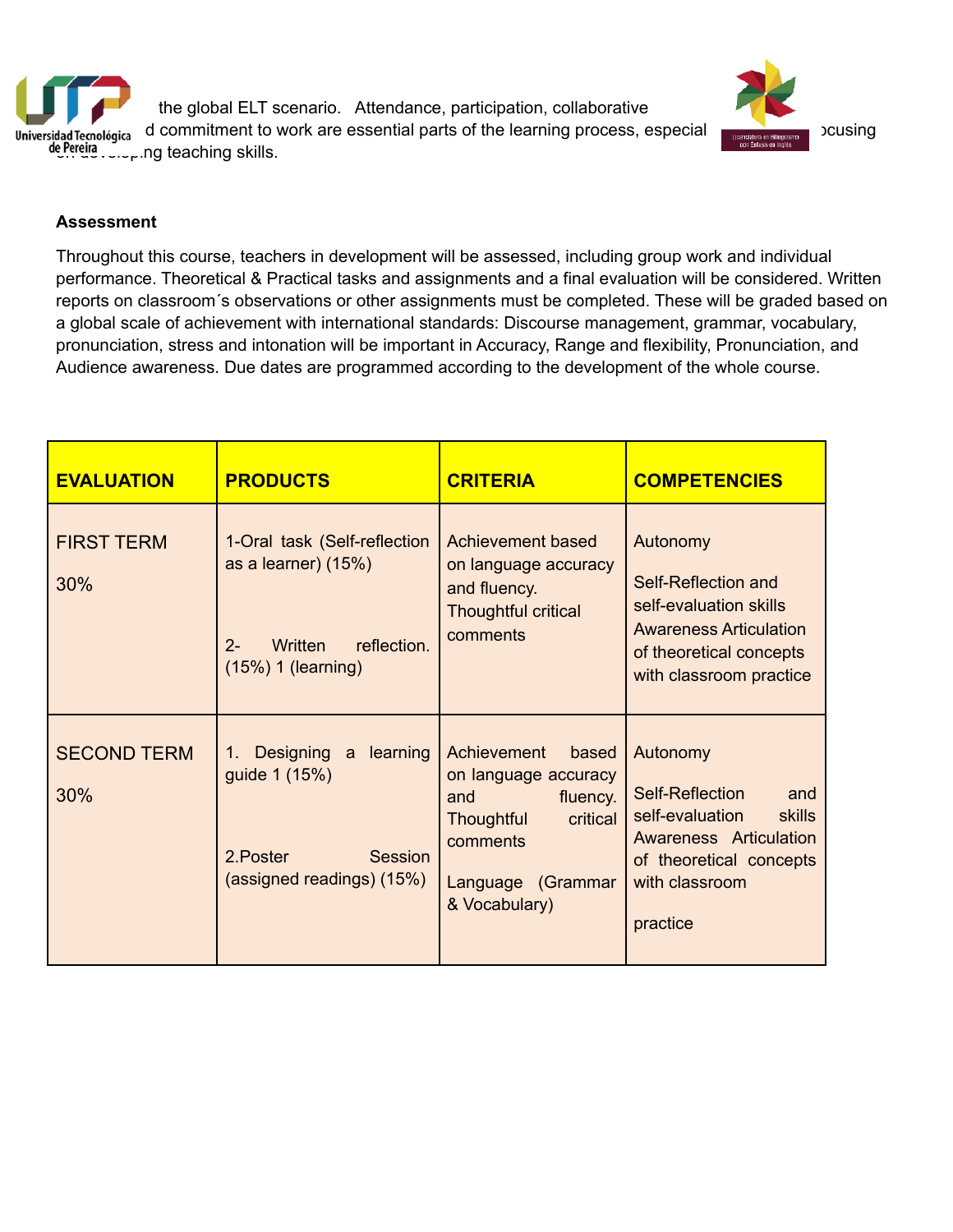| Universidad Tecnológica<br>de Pereira | RM | $1 -$ | Practical<br>teaching                                                                                    | Listening<br>and                                               | Autonomy<br>con Enfasis en Inglé                                                                                                                              |
|---------------------------------------|----|-------|----------------------------------------------------------------------------------------------------------|----------------------------------------------------------------|---------------------------------------------------------------------------------------------------------------------------------------------------------------|
| 40%                                   |    |       | activity<br>(20%)                                                                                        | speaking.                                                      | Awareness                                                                                                                                                     |
|                                       |    | $2 -$ | <b>Final Task</b><br>based<br>on<br>the<br>theoretical<br><i>issues</i><br>and<br>practice<br>$(20\%)$ . | In the final exam, a<br>reading and writing<br>learning guide. | Self-Reflection<br>and<br>self-evaluation<br>strategies<br>Post Lesson self-<br>evaluation Articulation<br>of theoretical concepts<br>with classroom practice |

## **Professional Awareness**

As teachers to be, they are expected to have a degree of professionalism.

A professional teacher ….

- $\epsilon$  arrives punctually for input sessions and attends 100% of the course
- calls in or mails to inform the tutor of lateness or illness.
- $\epsilon$  confirms the arrival of mails. Sends mails with full name on the document
- is independent and manages time adequately.
- $\Rightarrow$  is prepared to experiment in the classroom and learn from mistakes.

exa understands that the tutor's role is to guide and support trainees but not to spoon-feed you or plan lessons for you

- $\Rightarrow$  is able to take on board tutors' and colleagues' and students' suggestions and put them into practice
- $\Rightarrow$  is able to assess his / her strengths and things to improve objectively
- **participates fully in input sessions**
- $\triangleq$  takes notes and remains quiet when observing colleagues

# **TENTATIVE CALENDAR**

|         | <b>TOPICS</b>                             | <b>PRODUCTS AND TASKS</b>                                  | <b>READINGS</b>                                                                                                                            |
|---------|-------------------------------------------|------------------------------------------------------------|--------------------------------------------------------------------------------------------------------------------------------------------|
| Week 1: | Program<br><b>Presentation</b>            | "Getting to know<br>ourselves" Activity<br><b>Syllabus</b> | Highlight competences to be developed<br>throughout the course.<br>Richards and Farell (2005). What is<br><b>Professional Development?</b> |
|         | Professional<br>Development<br>definition |                                                            |                                                                                                                                            |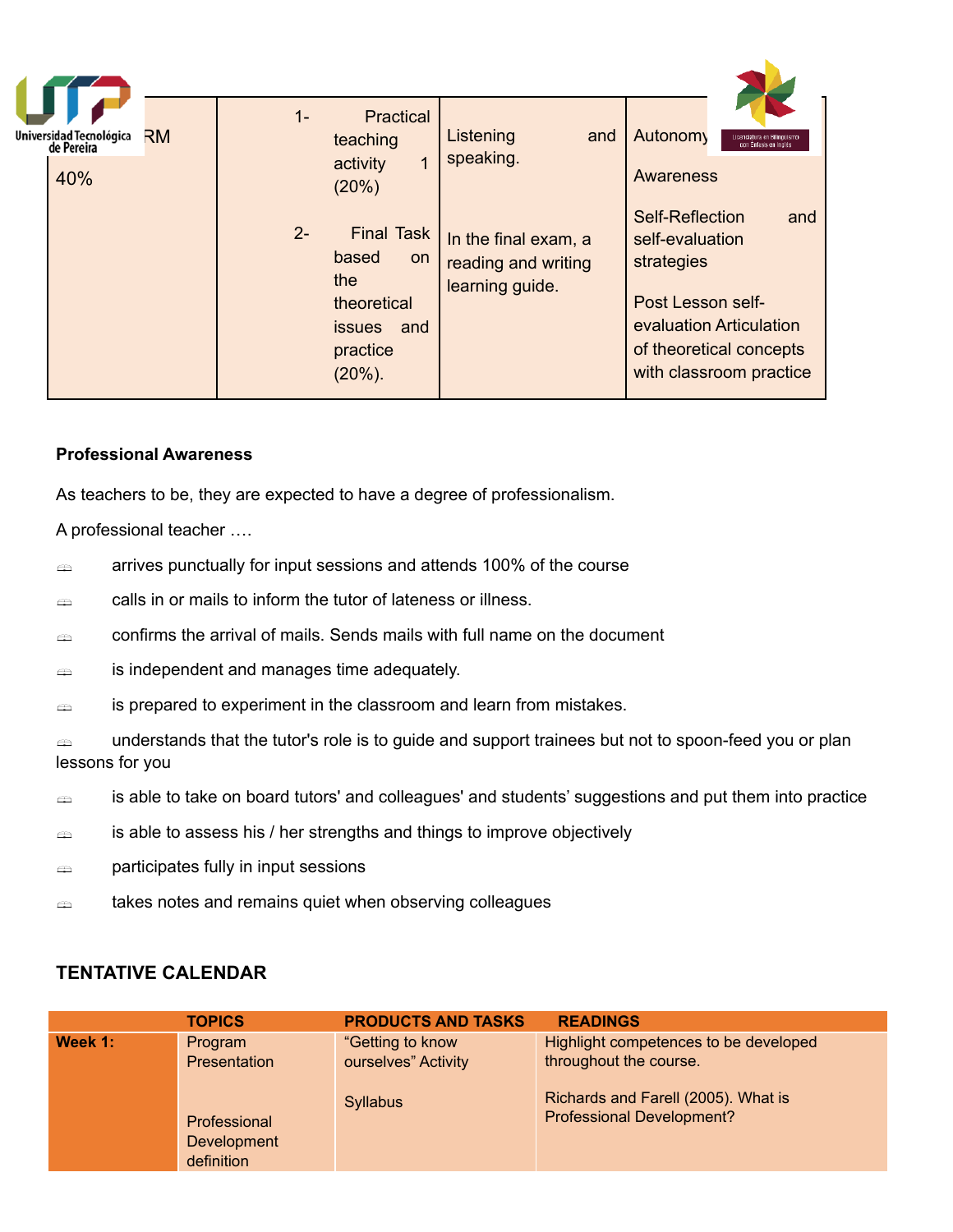| Universidad Tecnológica<br>de Pereira | The Context of<br><b>English Language</b><br>Learning                                                                                                                             | Understanding the<br>concept of Professional<br><b>Development</b>                              | Raise av<br>importance of paying ca<br>emotional intelligence<br>con Enfasis en Inglé<br>Identify learners' needs and interests.                                                                                                                                                                                                                                                            |
|---------------------------------------|-----------------------------------------------------------------------------------------------------------------------------------------------------------------------------------|-------------------------------------------------------------------------------------------------|---------------------------------------------------------------------------------------------------------------------------------------------------------------------------------------------------------------------------------------------------------------------------------------------------------------------------------------------------------------------------------------------|
| Week 2:                               | <b>Describing</b><br>learners<br>Children learning a<br>foreign language.<br>The Colombian<br>context of ELT                                                                      | Oral task guidelines                                                                            | Harmer, J. (2015)<br>The Practice of English language<br>Learning Ch 5 "Being learners"<br>Cameron, L. (2001) Teaching<br>Languages to Young Learners<br>Ch 1 "Children Learning a Foreign Language"<br><b>Professor Presentation.</b><br><b>Suggested reading</b><br>Oxford University Press. (2020) Learner<br>Autonomy.<br>https://oupeltglobalblog.com/2013/01/29/learner<br>-autonomy/ |
| Week 3:                               | Language learning<br>strategies<br>The context of<br>language use<br>The user/learner's<br>competences<br>Approaches and<br>methods<br>The Learner:<br>motivation and<br>autonomy | <b>Self-reflection</b><br>presentations                                                         | Council of Europe. (2018). Common<br>European Framework of Reference for<br>Languages. Ch 4 "Language Use & Language<br>User/Learner"<br>Council of Europe. (2018). Common European<br>Framework of<br>Reference for Languages. Ch 5 "The<br>User/Learner Competences"                                                                                                                      |
| Week 4:                               | Communicative<br>competence.<br><b>BLRs &amp; Suggested</b><br>curriculum<br>The teacher                                                                                          | Analyze suggested<br>curriculum and learning<br>aims<br><b>Common European</b><br>Framework and | Exploring the BLR's and Suggested Curriculum.<br><b>Assign readings Week 5</b>                                                                                                                                                                                                                                                                                                              |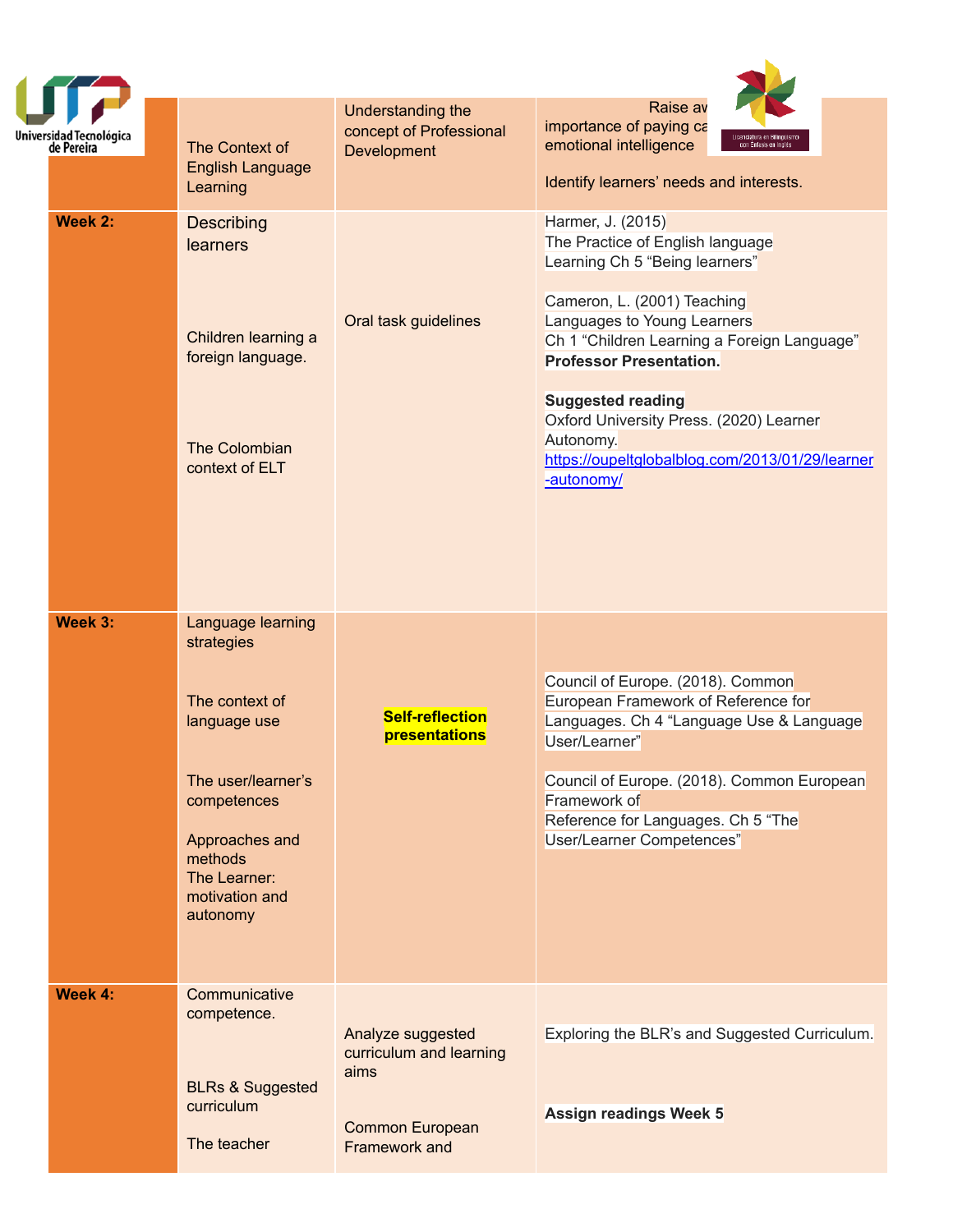| Universidad Tecnológica<br>de Pereira   | <b>Sample Lesson</b><br>analysis                                                                                                                               | Communicative<br>competence.                                                                                                     |                                                                                                                                                                                                                                                                                         |  |
|-----------------------------------------|----------------------------------------------------------------------------------------------------------------------------------------------------------------|----------------------------------------------------------------------------------------------------------------------------------|-----------------------------------------------------------------------------------------------------------------------------------------------------------------------------------------------------------------------------------------------------------------------------------------|--|
| Week 5:                                 | Teaching:<br>Grammar<br>Vocabulary                                                                                                                             | Written reflection due date<br>Designing a learning<br>guide:<br><b>Draft and feedback</b><br>(Teaching vocabulary)<br>Drafting. | Planning a lesson- Jack Richards (2012) -<br>Ubaque- Casalles (2020)<br>Harmer, J. (2015)<br>The Practice of English language<br>Learning Ch 14 " Teaching vocabulary"<br>Pinter, A. (2017). Teaching young learners. Ch 7<br>"Teaching Vocabulary & Grammar"                           |  |
| Week 6:<br><b>Asynchronous</b><br>class | Learning guide:<br>Teaching grammar<br>and vocabulary                                                                                                          | <b>Designing a learning</b><br>guide:<br><b>Draft and feedback</b><br>(Teaching vocabulary)<br><b>Final draft.</b>               | Harmer, J. (2015)<br>The Practice of English language<br>Learning Ch 13 " Teaching Grammar"                                                                                                                                                                                             |  |
| Week 7:                                 | <b>Task-Based</b><br>learning                                                                                                                                  | Task purpose, demands<br>and support.                                                                                            | Cameron, L. (2001). Teaching Languages to<br>Young Learners Ch 2 "Language Learning<br>Through Tasks & Activities                                                                                                                                                                       |  |
| Week 8:                                 | <b>Teaching</b><br>pronunciation<br>Asking questions                                                                                                           | <b>Poster session</b><br>Elicitation & asking<br>questions<br>Bloom's taxonomy                                                   | Harmer (2015). Teaching pronunciation.<br>Scrivener (2005). Teaching phonology.<br>Ur (2001). Teaching pronunciation.<br>BBC. Asking questions: referential and display<br>questions.<br>Usmani, Ayouni, Samad & Fitriani<br>(2018) Teachers' elicitation: inviting others to<br>speak. |  |
| Week 9:<br>2 weeks<br><b>Week 10:</b>   | <b>Teaching listening</b><br>and speaking (2)<br>weeks).<br><b>Teaching Listening</b><br>and speaking:<br>beliefs, challenges,<br>strategies and<br>procedures | <b>Teaching Listening</b>                                                                                                        | Harmer (2015). Ch 18 How to teach listening.                                                                                                                                                                                                                                            |  |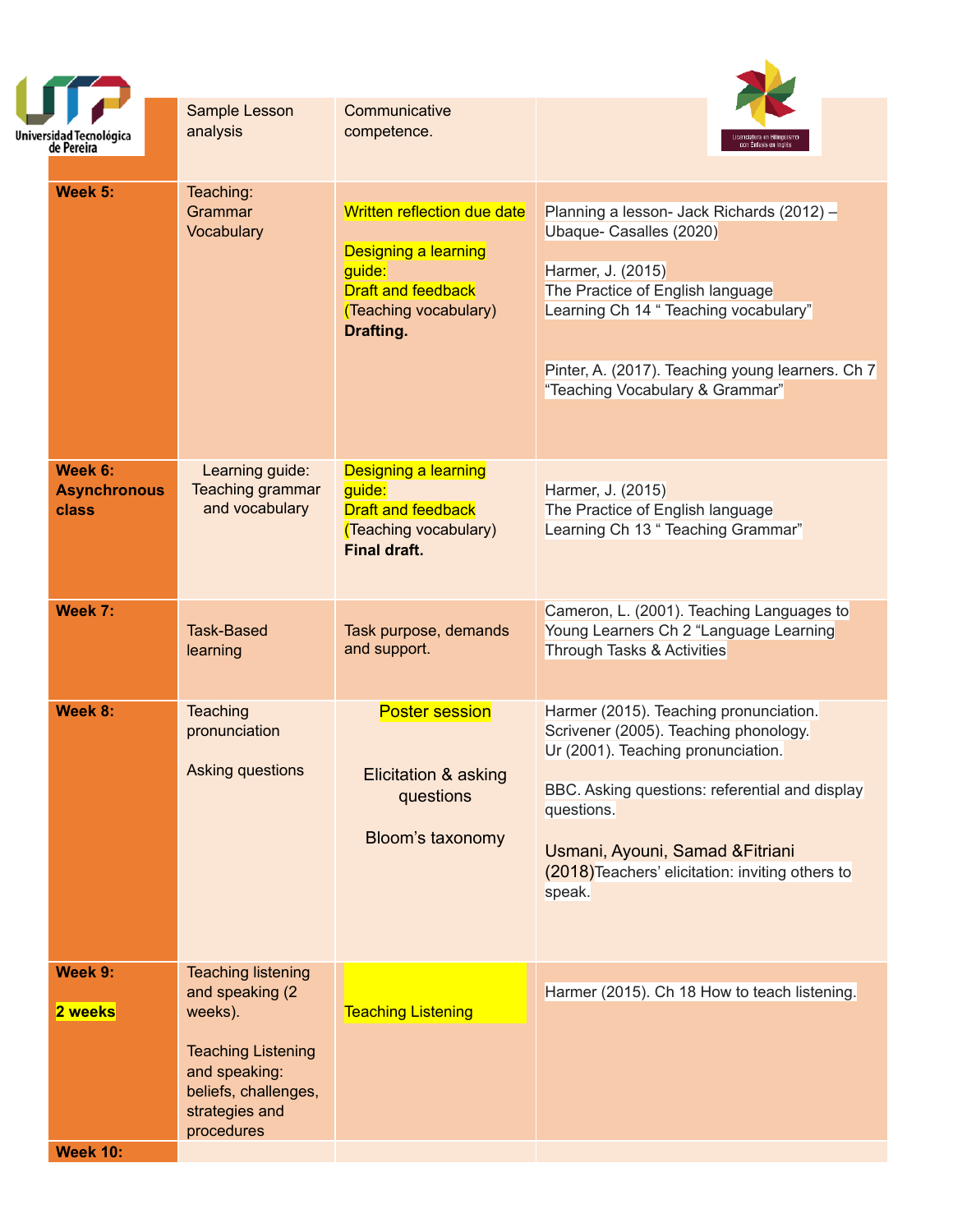| Universidad Tecnológica<br>de Pereira<br><b>Week 11:</b> | <b>Design Practical</b><br>session one:<br>(Teaching<br><b>Speaking &amp;</b><br>listening) | <b>Teaching</b><br>Speaking<br>Designing the task and<br>lesson for the practical<br>session according to the<br>target population<br>Presenting the practical<br>session for feedback<br><b>Practical session one:</b><br><b>Lesson Delivery</b> | Harmer (2015).Ch 20 H<br>iking.<br>con Énfasis en Ingl<br>Pakula (2019) Teaching speaking.     |
|----------------------------------------------------------|---------------------------------------------------------------------------------------------|---------------------------------------------------------------------------------------------------------------------------------------------------------------------------------------------------------------------------------------------------|------------------------------------------------------------------------------------------------|
|                                                          |                                                                                             | <b>Teaching Speaking &amp;</b><br>Listening)                                                                                                                                                                                                      |                                                                                                |
| <b>Week 12:</b>                                          | <b>Teaching reading</b><br>and writing (2)<br>weeks)                                        | <b>Teaching Reading</b>                                                                                                                                                                                                                           | Mora (2012) La literacidad y el aprendizaje de<br>Lenguas.<br>Harmer (2015). Teaching reading. |
| <b>Week 13:</b>                                          | Writing                                                                                     | <b>Teaching writing</b>                                                                                                                                                                                                                           | Harmer (2015). Teaching writing.                                                               |
| <b>Week 14:</b>                                          | Reflection of the<br>course.                                                                | Self-assessment                                                                                                                                                                                                                                   | Closure of the course.<br>Reflection.                                                          |
| <b>Week 15:</b><br><b>Exam week</b>                      | <b>Final task</b>                                                                           | Focused on the process<br>developed.<br>Design a learning guide<br>based on reading and<br>writing.<br><b>KWL</b>                                                                                                                                 |                                                                                                |

# **References**

British Council. (2002). A Course based on the ICELT syllabus. Bogotá: BC.

Celce-Murcia M., Brinton D. M. & Goodwin J. M. (2004) Teaching Pronunciation. Cambridge: CUP

Council of Europe (2018). Common European framework of reference for languages: Learning, teaching,

assessment. Companion volume with new descriptors. Cambridge University Press.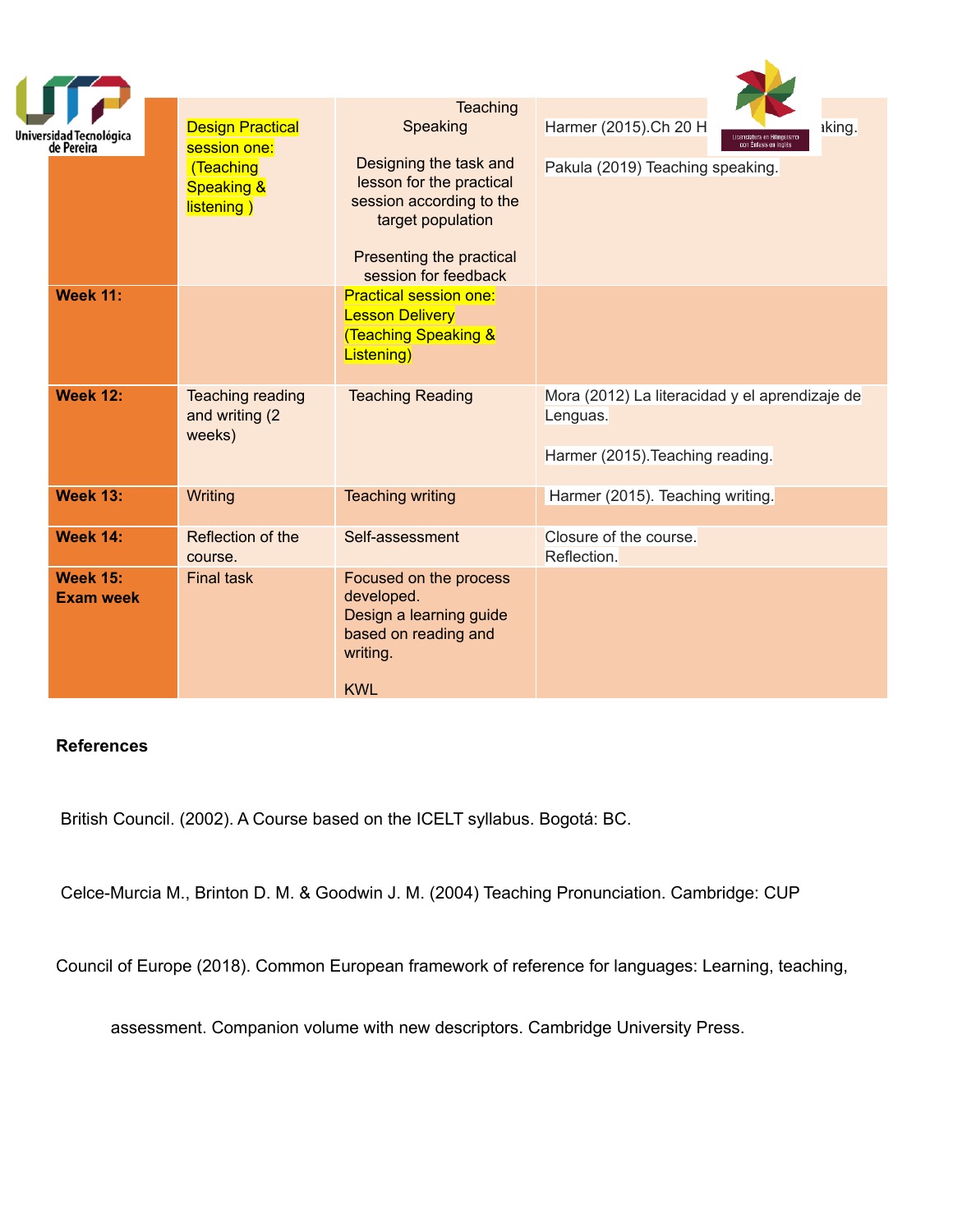

Formar en Lenguas Extranjeras El reto: Estándares Básicos de



Competencias en Lenguas Extranjeras: Inglés. Ministerio de Educación Nacional 2006

Harmer, J. (2015). The Practice of English Language Teaching. Pearson Education limited.

Jack C. Richards, Thomas S. C. Farrell. Planning your Teaching. Publisher: Cambridge University Press.

DOI: https://doi.org/10.1017/CBO9781139151535.006. pp 55-71

Mora, R. (2012). Literacidad y el aprendizaje de Lenguas: Nuevas formas de entender los mundos y las

palabras de nuestros estudiantes. Revista internacional del Magisterio, Educación y Pedagogía.

Pakula, H. (2019). Teaching Speaking. Apples <sup>2</sup> Journal of Applied Language Studies Vol. 13, 1, 2019, 95<sup>2</sup>111

Richards, J. C., & Farrell, T. S. C. (2005). Professional development for language teachers: Strategies for

teacher learning. Cambridge University Press.

Trilling, B., Fadel, C.(2009). 21st century skills. Learning for life in our times. San Francisco, Jossey-Bass.

Ubaque-Casallas, D. F., & Aguirre-Garzón, E. (2020). Re-Signifying Teacher Epistemologies Through Lesson

Planning: A Study on Language Student Teachers. Profile: Issues in Teachers' Professional

Development, 22(2), 131-144. https://doi.org/10.15446/profile.v22n2.80687

Ur, Penny (2003) A Course in Language Teaching Practice and Theory. CUP.